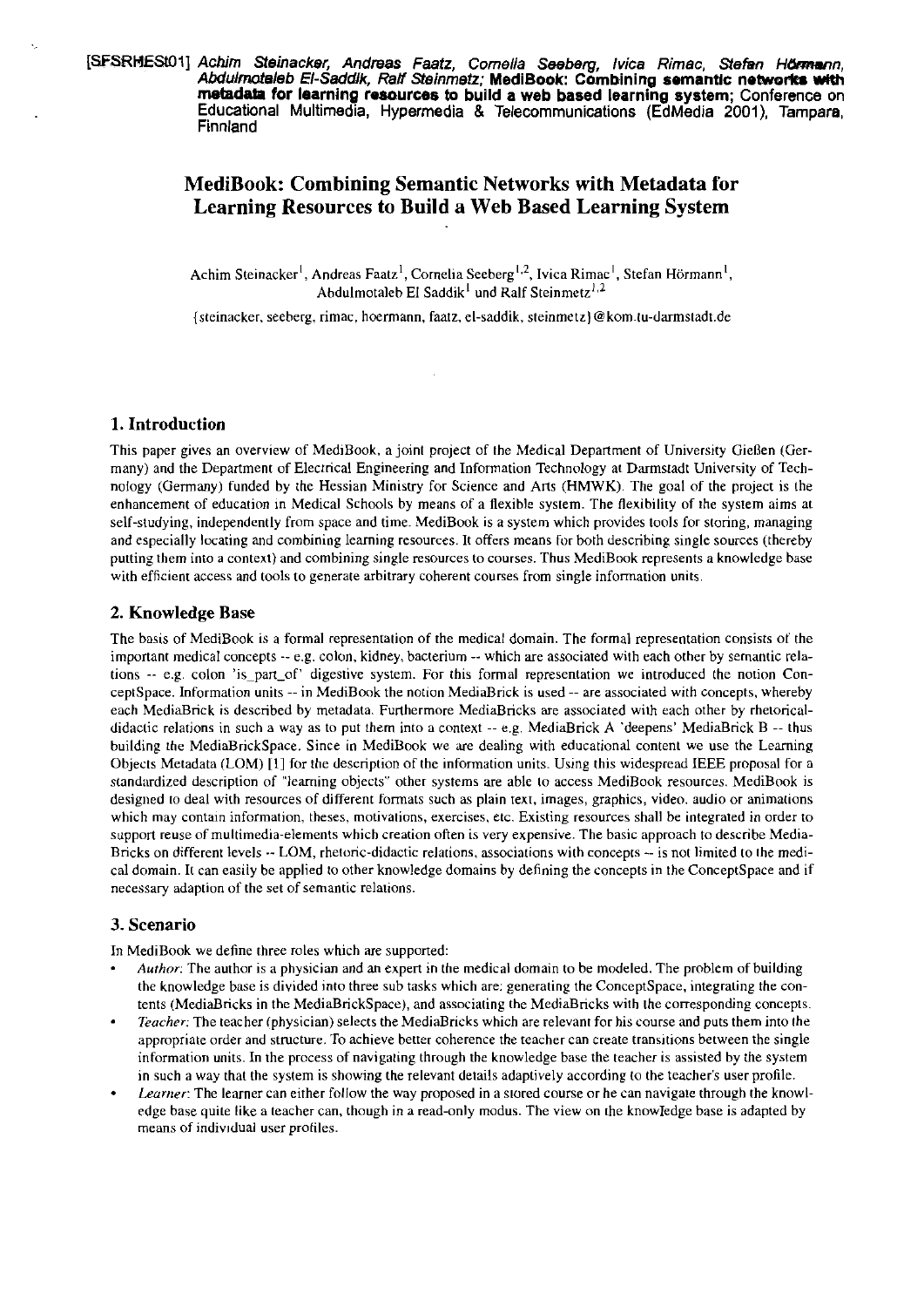# **4. Outlook**

Currently learners in the context of MediBook are students of Medical Schools but the system can easily be used for advanced education of physicians or as an information system e.g. for patients. Therefore only the knowledge base has to be extended with respect to content -- an extension of the system is not necessary.

In a further step of this project it would make sense to give the learner the possibility to annotate learning material, to define bookmarks or to work through interactive tests. Furthermore the automatic generation of lessons and courses hy the systeni is desirable, particularly regarding a hcterugeneous group of users. This necessitates extended User prohiles and a rule-based system module which compares the profile entries with the MediaBricks metadata in order to select the relevant MediaBricks and present them as a course including a table of contents.

While the LOM-Editor [10] and the ConceptSpace-Editor described later in this paper are already implemented and the authors are working with the tools, the presentation generator is still work in progress.

### **5. Architecture**

MediBook integrates the access to different information systems, managed at different locations. This scenario requires a broker oriented middleware, to combine the metadata descriptions of the physical resourees with the formal representation of the specific domain. With this architecture users have a single point of access nor only to different types of informations, but also to information which is managed and stored at different places. Figure 1 gives an overview of the MediBook architecture. Retrieval, tagging and composing requests from all clients are passed to the broker middleware which is responsible to select and query the appropriate database.



Figure I: Medihook architecture

Access to the datahases is realized by a query hased architecture. In opposite to index based techniques, wherc full indices of the data managed by the different databases are exchanged, a query based system implies a more iransparent global data management. The Open Archives Group *[I]* has specified a simple harvesting protocol to access arbitrary databases. The problem is, that this protocol is limited to a restricted set of metadata. In MediBook we are using the Leaming Ohjects Metadata (LOM) hom the IEEE to describe the leaming resources and the Courses. According to this set of metadata, we have defined a query protocol based on the LOM approach. To integrate a database which manages LOM descriptions the database is registered by sending a message to a central content location service. This announcement includes the kind of metadata the datahase is responsihle for. The content location service is contacted from all retrieval services inside Medibook. Examining the request from the clients. the conient location service is choosing the appropriate datahases for executing the query. The service collects all the results from the different datnhases and sends them to the requesting client. Currently we are using the rclational datahase Oracle 8i and the XML database Tamino to store the metadata. Therefore the protocol must be capable of mapping the requests from the clients to an **SQL-** and also to a XQL query. Regarding the Fact. ihat there are already solutions availahle to map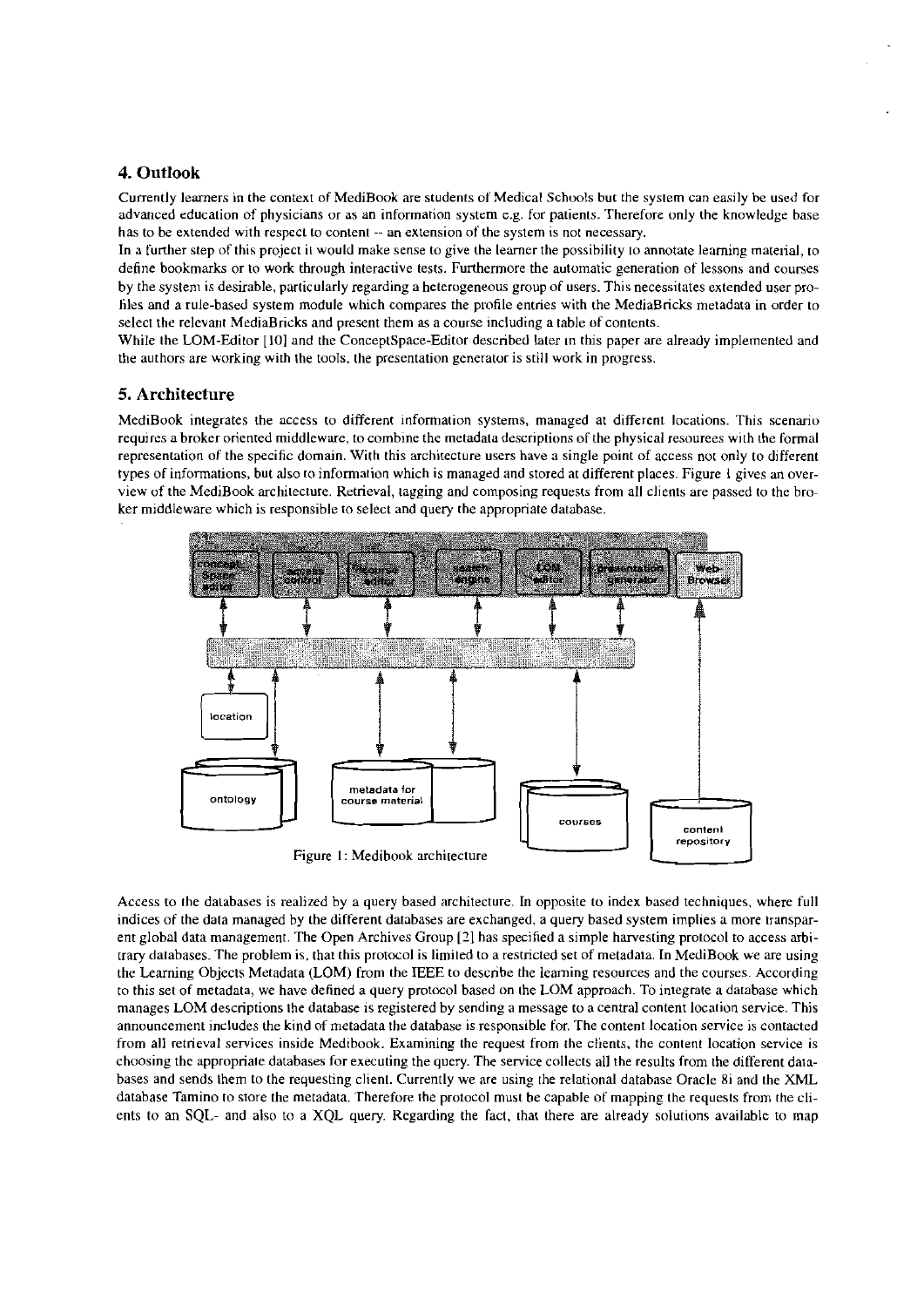between XML data structures and relational schemes [31, our query protocol is XML-based. The mapping is realized with the freely available JAVA-based framework Castor [11]. Based on a LOM-XML-DTD published by the IMS Consortium we have developed a LOM Working Draft 4.0 compliant DTD io describe a search requesi. The clients, described in the next chapters. are using an object model represeniing the LOM approach.

In addiiion to the integration of different databases, the MediBook middleware also has to implement the connection between the metadata and the semantic network. The Ontology Inference Layer (OIL) [12] is an approach to standardize the description and exchange of ontologies. However we are using a proprietary approach, the Smalltalk Frame Kit. to combine the different information, as there is an integrated development environment at hand. An integration of the 1SO-Standard Topic Maps is not planned.

The amount of information which currently is available through the Web has lead to the developrnent of different metadata standards like Dublin Core [I31 for general resources. LOM or MPEG7 [I41 which is used to describe multimedia resources. A crucial point for a widespread use of metadata standards is the question how the user has to deal with this amount of informaiion. The problem with metadata information like LOM is mainly the accurateness and the amount of time a User has to invest to describe a resource. Although many of the LOM elements can be generated automaiically, there is still a significant number of elements, where the User has to decide about the entries. In the area of semantic neiworks the situation is even worse. Building an ontology does not only require knowledge about the domain. Regarding the available tools a user also has to be an expert in computer science and data structures to build an ontology.

In the following chapters we want to describe two client tools we have developed for Medibook and we want to show how we deal with these problems in every tool. The next section will give an introduction and introduce the Conceptspace-Editor which is used to build the ontology. The last tool will be Ihe presentation generator. In this section we will describe how an on-line available course can be presented out of reusable modules described with LOM.

# **6. The ConceptSpace-Editor**

Throughout the following seciion we focus on how the medical knowledge to be represented in MediBook can be modeled with our editing tool, the ConceptSpace-Editor. We give a brief survey on how the ConceptSpace- Editor works and which requirements it meeis in the MediBook project. We are concerned with the logical layer of the Conceptspace-Editor, which was implemented using the Smalltalk Frame Kit (SFK) [7]. Knowledge Represeniation in our System MediBook is based on an ontology. An ontology is (formal) conceptualisation of a (knowledge) domain (41. From our point of view modeling special domains of knowledge always has to fulfill certain tasks. In consequence ontological design as a hrst step of ontology engineering already has to investigate the later use of the ontology (51. In our case the ontology is a networked structure which allows browsing and navigating through medical termini Moreover MediaBricks are attached to ihe medical knowledge which originally is independent from the media. A logical and consistent ontolopical design requires types **of** concepts to reflect the entities within the knowledge domain (i.e. medicine). relation types to model the relations between concepis, and axioms [Staab/Maedche]. Axioms supervise the process of knowledge modeling logically. they come into play while building conceptual and relational instances. For example we use inverse relations. which we automatically triggered. when a relation is drawn between two concepts. Another example is the malntenance of hierarchical relations. We have to formulize rules, which guarantee the establishment of a relation like 'diarrhea is caused by bacterium x' whenever we draw a relation 'hacterium X causes diarrhea'. If we order concepts hierarchically. we wani to avoid relations like 'the skeleton is a pan of the bones', if we already have the relation 'the bones are a functional pan of the skeleton' [5].

The Smalltalk Frame Kit (SFK) is a high-level programming language, which enables us to create an ontological scheme, i.e. a data model for an ontology. Such a scheme contains types of concepts and relations and additionally axioms. It is filled with the actual domain specific concepts by a medical expert. Our approach tries to make this kind of work easier for the expert: he or she should focus on the actual conceprs. their classification and relations, rhe 'weaving of a web' [7]. Formal logic, axiomatic dehnitions or implementation techniques are due to a software engineering process, which we keep apart from the knowledge engineering process. What we get is a division of labour: the ontology is designed by **a** software engineer, ontological contents are modeled graphically and intuitively by a medical expert. who relies on the SFK-procedures, which are invisible to him or her, but work as a solid background. Without any idea about implementation, the medical expen is able to use necessary axiomatic support. Of course the software engineer using the SFK and the expert have to keep in touch closely and to discuss, how the knowledge should be organized basically. In the MediBook project we elaboraied four concept types: DiseaseOrSymptom, Cell, Substance. Aspects (other concepts). We minimized the number of concept types for the first version, because SFK,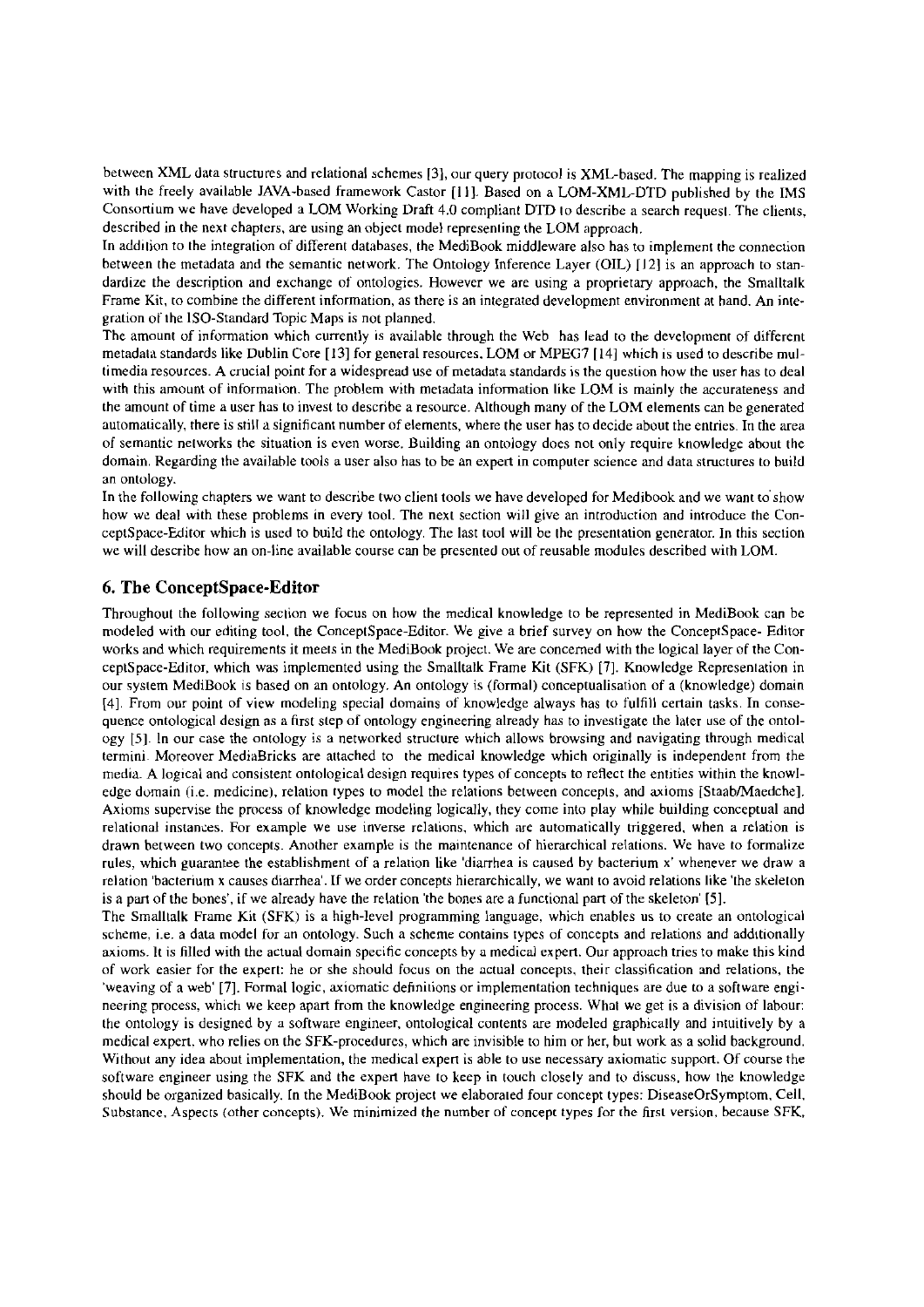embedded in the object-oriented Smalltalk environment, allows extensions of an oniological scheme raiher than changes: we could re-import the instances already modeled by the expert into a more fine grained second version. This means that starting with a more abstraci scheme may be folluwed by instantiating and evaluating it by the expert. This does not have to be followed by a loss of data when implementing a new model. The SFK works with and is based on frame classes. We describe them as semantic entities, which carry attributes called slots. The slots may be restricted concerning their range (defining which frame types are permitted for a slot) or cardinality (how many values might he attached to a slor), whereas other facets of the slots descnbe its relational propenies: in our previous examples this means defining an inverse slot or adding acyclicity and the exiinction of short cuts (direct relations to a superconcept if there are other superconcepts from the hierarchy in between). The SFK yields a rich archive of meth-



Figure 2: GUI of the ConceptSpace-Editor

ods, which compute additional Frame instances and rheir slot values (or extinct or overwrite frame instances and their corresponding slot values). For example a transitive hull is computed in the background whenever a facet 'transitive' induces triggering new relations automatically. The features reflected by the relational property facets cover the systematic collection of axioms for ontologies described by [8]. An oniological scheme implemented with the SFK-support is a hierarchy of frame classes, which become interconnected by defining slots. This can be done either using SFK as a programming language (in our example: stating thai is 'functional part of is a 'hierarchy-relation-up-slol' in a model method before the classes from hierarchy is generated) or entering the classes from the hierarchy jusl created to assign 'acyclic'and 'no Shori Cuis' to the slot corresponding to 'functional pan of. Inconsistencies like naming conflicts are identified by the system right after the installation of the class hierarchy **as** an ontological scheme.

The SFK continuously exports the state of the instanciation of a scheme. For this purpose it uses XML, which is the input for a Java client, which is able to visualize the export. On the other hand, all actions (creating a concept by selecting a node of one of the special concept types and naming it, deleting and renaming nodes, drawing or deleting a relation between two concepts) at the client side **are** sent via **XML** to the SFK. The SFK tests, if the actions are correct according to the scheme, if so the new state of the ontology is sent to the client, if not a warning is sent and a rollback takes place. This would be the case, if the skeleton would be indicated as a functional parl of the bones after the relation 'the bones are a functional part of the skeleton' already had been creatcd. The lava client is the medical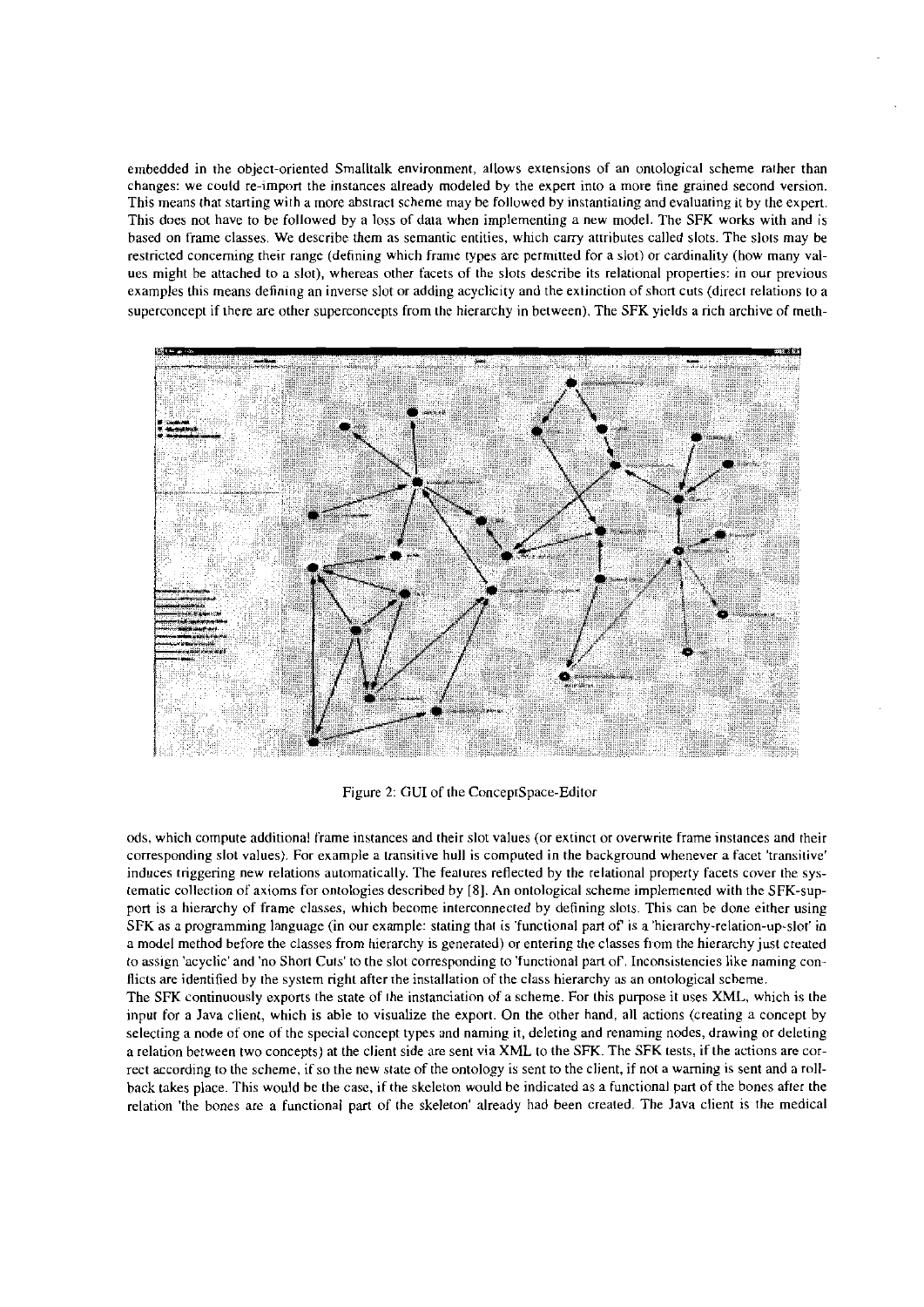expert's tool, the SFK is the software developer's tool. Together with their XML-communication they form the ConceptSpace-Editor, which combines a visualization of arbitrary graphs with the logical checks necessary in ontology engineering.

### **7. Presentation Generator**

The rnodule narned presentation generator generates presentations of the courses, which were produced with the course-editor (see Figure 1 for a detailed overview of the modules). The courses to be presented are composed of lessons, that are an enumeration with a fixed sequence of MediaBricks. Lessons are realized by a LOM object, that references all containing MediaBricks by their metadata objects with a *HasParr* relation. Vice-versa the referenced MediaBricks of a lesson references the lesson by *IsfizrrOf* relation. Both types of relations used to build lessons are part of the LOM specification. The tree-like structure of the courses, where leaves always contain MediaBricks, results in the possibility io refer to lessons as pans of lessons. This rule dchnes sublessons in lessons. Without this sublessons there would not be any possibility to compose MediaBricks to a complex structured learning resource like books or lectures. Figure 3a shows a part of a slightly abstracted struciure of a course. It should explain the logical coniext of lessons and courses. The hle-formats HTML and PDF are primarily suitahle for the automatic generation of preseniations of these courses. We assume a leaming scenario with a leamer working wiih the cornputer, but also another scenario, where the leaner uses a portable printed version of courses without any computer. From this, two in pnnciple different requirements ernerge for the presentations. That leads to two different solutions for the generation of presentations.

One of the advantages of HTML presentation is, (hat a leamer can directly work through the course at the Computer without any further software installation except a web browser. However the most important advantage with the generation of HTML pagcs is the probabiliry to use continuous media, like sounds and videos, in the presentation. This shapes a multimedia presentation in the sense of [9]. In the presentation generation process the MediaBricks are composed to small units that correspond to HTML hles. Working through the course and locaiing the relevant leaming resources should be simplified by it. Figure 3b shows an example for the presentation of the course in HTML files.



Figure 3a: Course structure Figure 3b: HTML-Version of the course

The preseniation of the MediaBricks assigned to a course as a PDF file is predestinated for prini outs, bur can also be viewed easily and comfortably at the cornputer. However the course representations as PDF files is mainly suitable for printing thern on paper For this reason, the presentation of the courses is restricted to MediaBricks wirh static content, like texts and pictures. Unlike HTML presentations in ihe preseniation of the course as a PDF file the Media-Bricks are not composed to small units. Rather the MediaBricks have to take a linear order, in which they are printed sequentially in the PDF file. The proper order of the MediaBricks results in a pre-order traversal of the course tree. However before **a** preseniation is generated by the preseniation yenerator a descriplion of the course is generated.